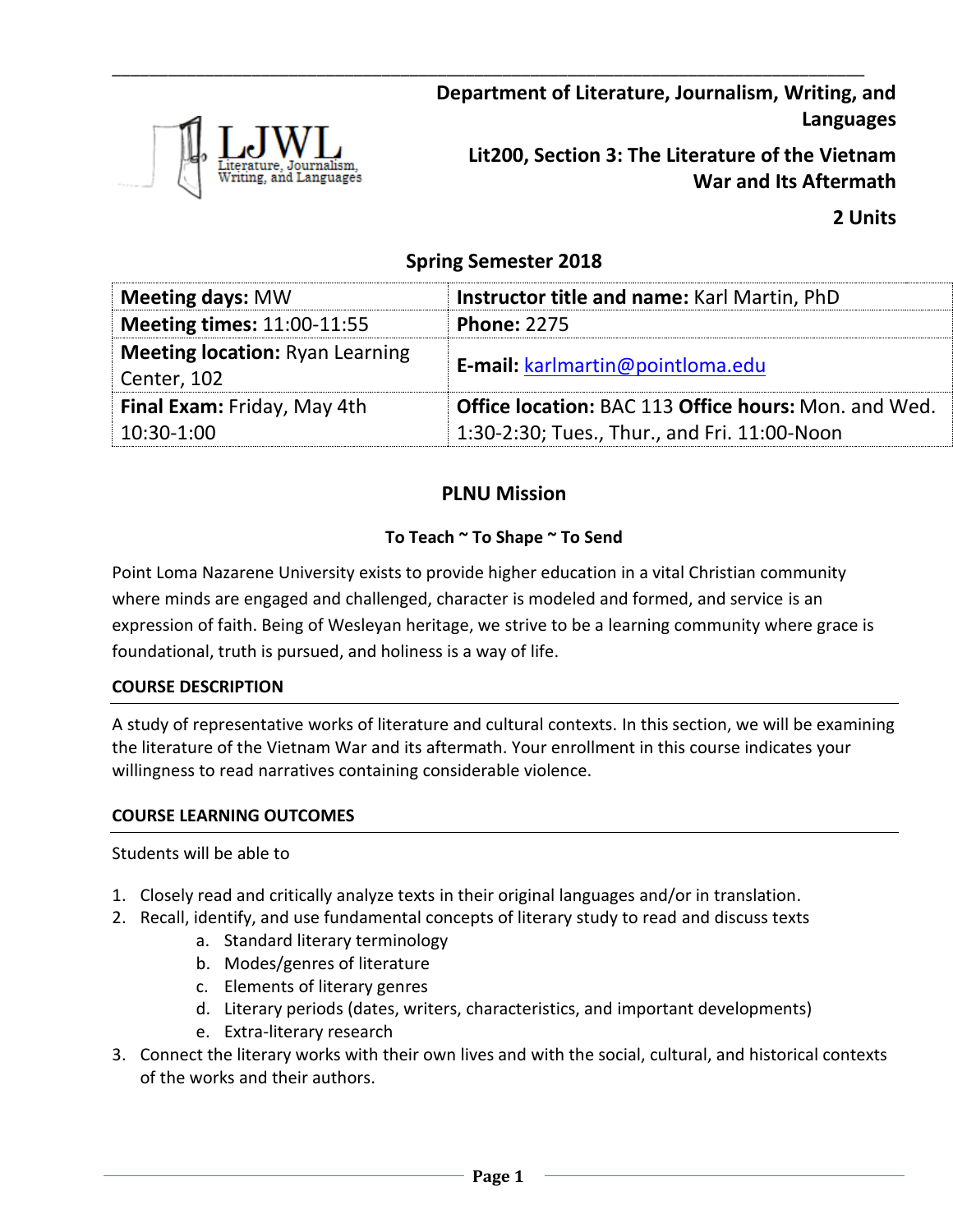#### **REQUIRED TEXTS**

Robert Olen Butler, *A Good Scent from a Strange Mountain* Bobbie Ann Mason, *In Country* Tim O'Brien, *The Things They Carried* Lê Thi Diem Thúy, *The Gangster We Are All Looking For*

#### **COURSE REQUIREMENTS**

*Reading:* Dates for the readings are clearly indicated on the schedule. Read daily if possible and complete all reading on time. You should come to class with the assignment for the day already read.

*Discussion:* The success of the course will be directly related to the quality of our daily discussions. Each of you must feel comfortable contributing to discussions. And each of you should bring any questions you have about the reading to our attention during the course of our discussions.

*Writing*: Students will complete reading journal entries related to each of the four books and will complete a final paper reflecting on their experience in the course.

*Film Presentations:* In groups, students will present their reactions to an assigned film.

*Exams:* Students will complete a midterm and final exam. Each will contain both objective items and brief written portions.

| Sample assignment distribution by percentage:                                                                                                   |                                | Sample grade scale:                                                                                |                                                                                            |
|-------------------------------------------------------------------------------------------------------------------------------------------------|--------------------------------|----------------------------------------------------------------------------------------------------|--------------------------------------------------------------------------------------------|
| Mid-Term Exam<br>$\bullet$<br><b>Film Presentation</b><br>$\bullet$<br>Reading Journal<br>Participation<br>$\bullet$<br>Final Exam<br>$\bullet$ | 30%<br>10%<br>20%<br>5%<br>35% | $A = 93 - 100$<br>$A = 92 - 90$<br>$B + = 87 - 89$<br>$B = 83 - 86$<br>$B = 80 - 82$<br>$C+=77-79$ | $C = 73 - 76$<br>$C = 70-72$<br>$D+=67-69$<br>$D = 63 - 66$<br>$D = 60 - 62$<br>$F = 0.59$ |

#### **ASSESSMENT AND GRADING**

#### **INCOMPLETES AND LATE ASSIGNMENTS**

All assignments are to be submitted/turned in by the beginning of the class session when they are due—including assignments posted in Canvas. Incompletes will only be assigned in extremely unusual circumstances.

#### **FINAL EXAMINATION POLICY**

Successful completion of this class requires taking the final examination **on its scheduled day**. The final examination schedule is posted on the [Class Schedules](http://www.pointloma.edu/experience/academics/class-schedules) site. No requests for early examinations or alternative days will be approved.

#### **UNIVERSITY AND DEPARTMENTAL POLICIES**

See the course Canvas site for all pertinent university and departmental policy statements.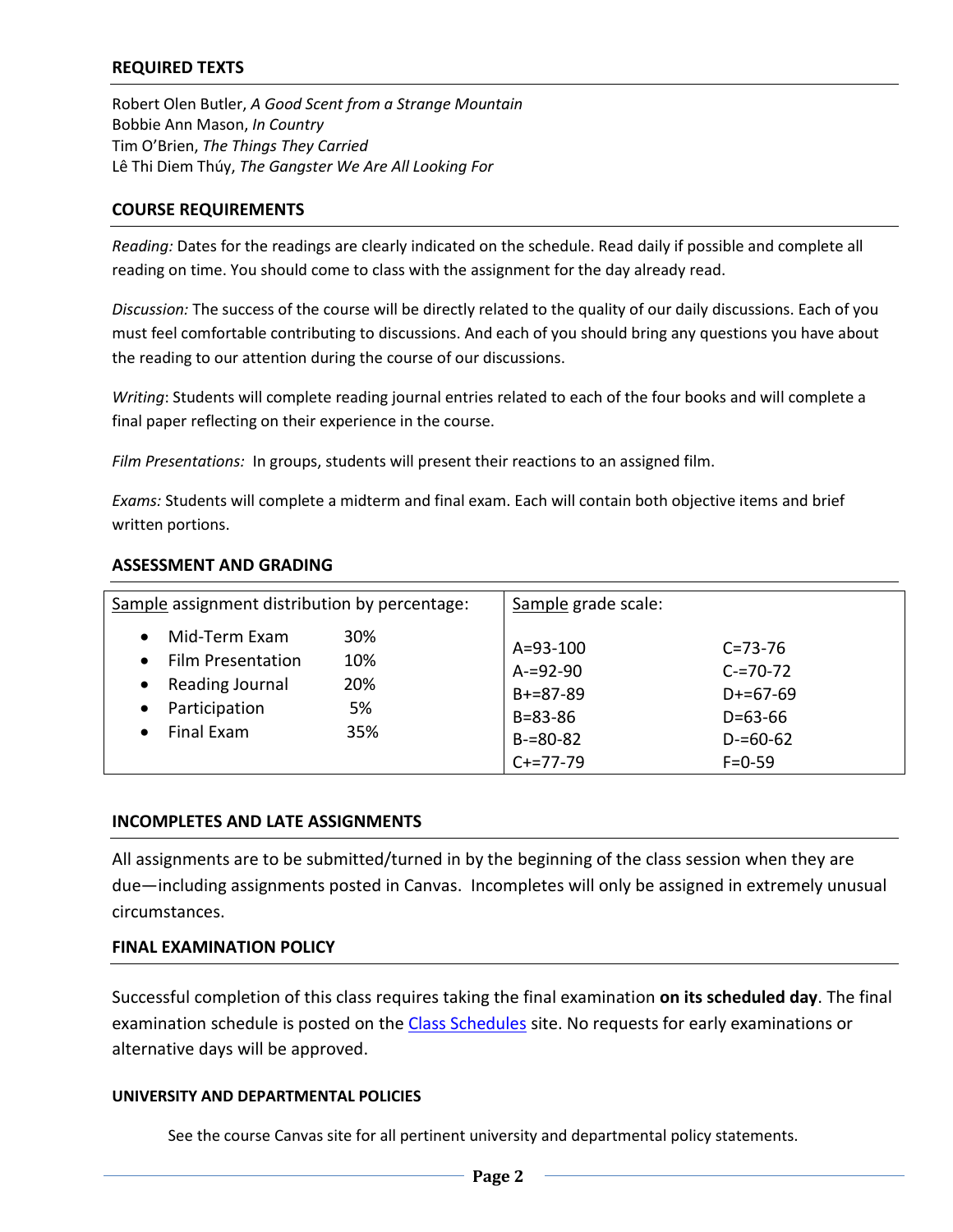#### **Reading Schedule**

Lit 200, Section 3, Spring 2018

- Tues. 1/9 Introduction to the Course
- Wed. 1/10 O'Brien, 1-40.
- Mon. 1/15 **No Class Session in Honor of the Rev. Dr. Martin Luther King, Jr.**
- Wed. 1/17 O'Brien, 41-91.
- Mon. 1/22 O'Brien, 93-144.
- Wed. 1/24 O'Brien, 145-73.
- Mon. 1/29 O'Brien, 175-243.
- Wed. 1/31 O'Brien, 245-73; **O'Brien Reading Journal due by 10:00 pm.**
- Mon. 2/5 Butler, 1-43.
- Wed. 2/7 Butler, 45-93.
- Mon. 2/12 Butler, 95-123.
- Wed. 2/14 Butler, 125-54.
- Mon. 2/19 Butler, 155-234.
- Wed. 2/21 Butler, 235-269; **Butler Reading Journal due by 10:00 pm.**
- Mon. 2/26 **Film Presentations**
- Wed. 2/28 **Midterm Exam**
- Mon.-Fri. 3/5-3/9 **Spring Break**
- Mon. 3/12 Mason, Part One-Part Two, Chapter 3.
- Wed. 3/14 Mason, Part Two, Chapter 4-Chapter 10.
- Mon. 3/19 Mason, Part Two, Chapter 11-Chapter 17.
- Wed. 3/21 Mason, Part Two, Chapter 18-Chapter 23.
- Mon. 3/26 Mason, Part Two, Chapter 24-Chapter 28.
- Wed. 3/28 Mason, Part Two, Chapter 29-Part Three, Chapter 2; **Mason Reading Journals due by**
- **10:00 pm.**
- Mon. 4/2 **No Class Session in Honor of Easter**
- Wed. 4/4 **Film Presentations**
- Mon. 4/9 Thúy, 3-35.
- Wed. 4/11 Thúy, 36-77.
- Mon. 4/16 Thúy, 78-124.
- Wed. 4/18 Thúy, 125-158; **Thύy Reading Journals due by 10:00 pm.**